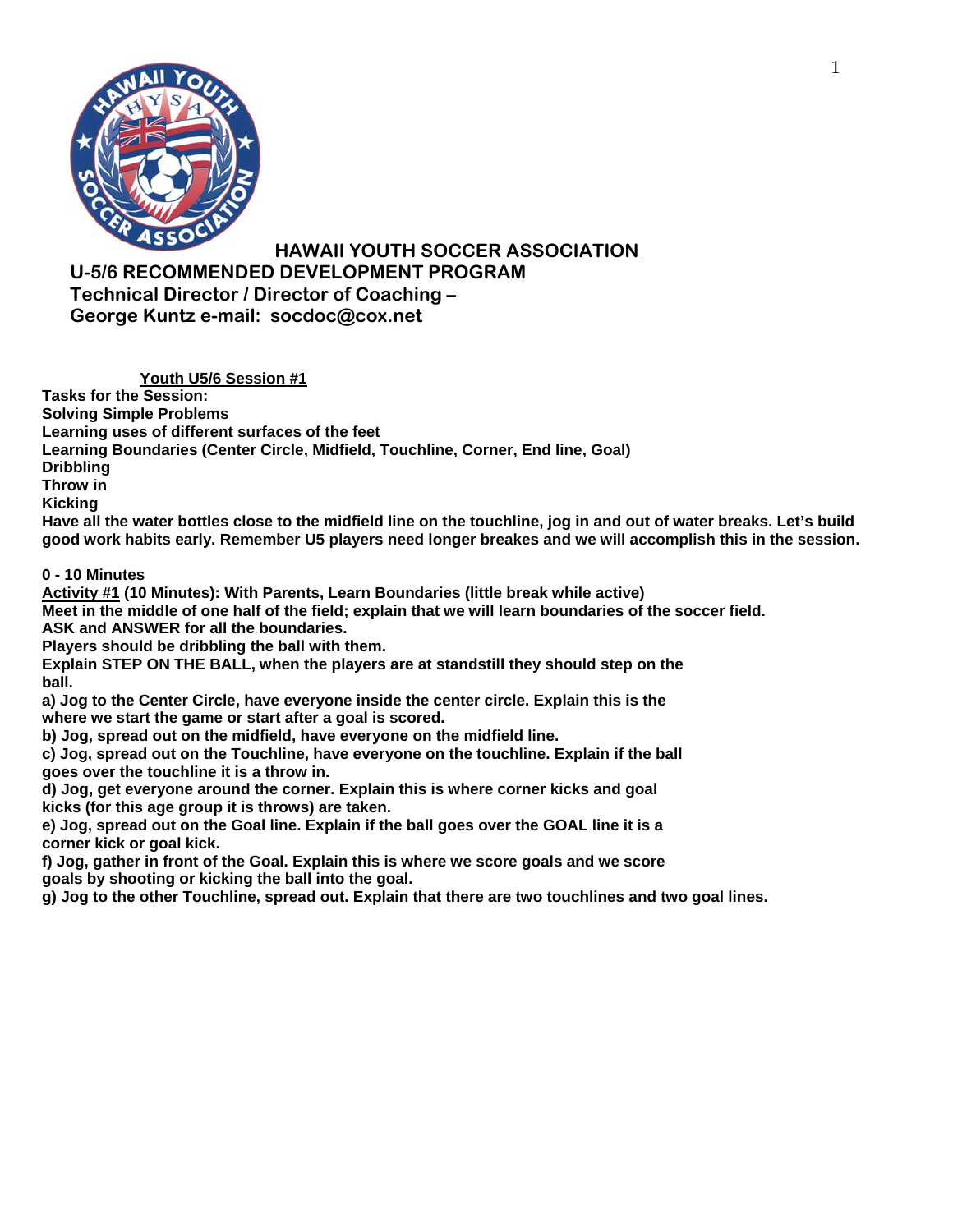

**U-5/6 RECOMMENDED DEVELOPMENT PROGRAM Technical Director / Director of Coaching – George Kuntz e-mail: socdoc@cox.net** 



**Activity #2 (8-10 Minutes): Fetch (Coach in the middle of half of the field)** 

**Player gives coach the ball and coach throws it away and the player fetches it with the desired method. Let the players go 2 or three times and then change the method.** 

usk+ r

**Methods: Pick up the ball, run back Dribble back with one foot only Dribble back with the other foot only Dribble back with both feet Only use the bottom of the foot Pick up the ball, bounce it back Pick up the ball, cannot** *run* **with the ball, throw and catch it back.**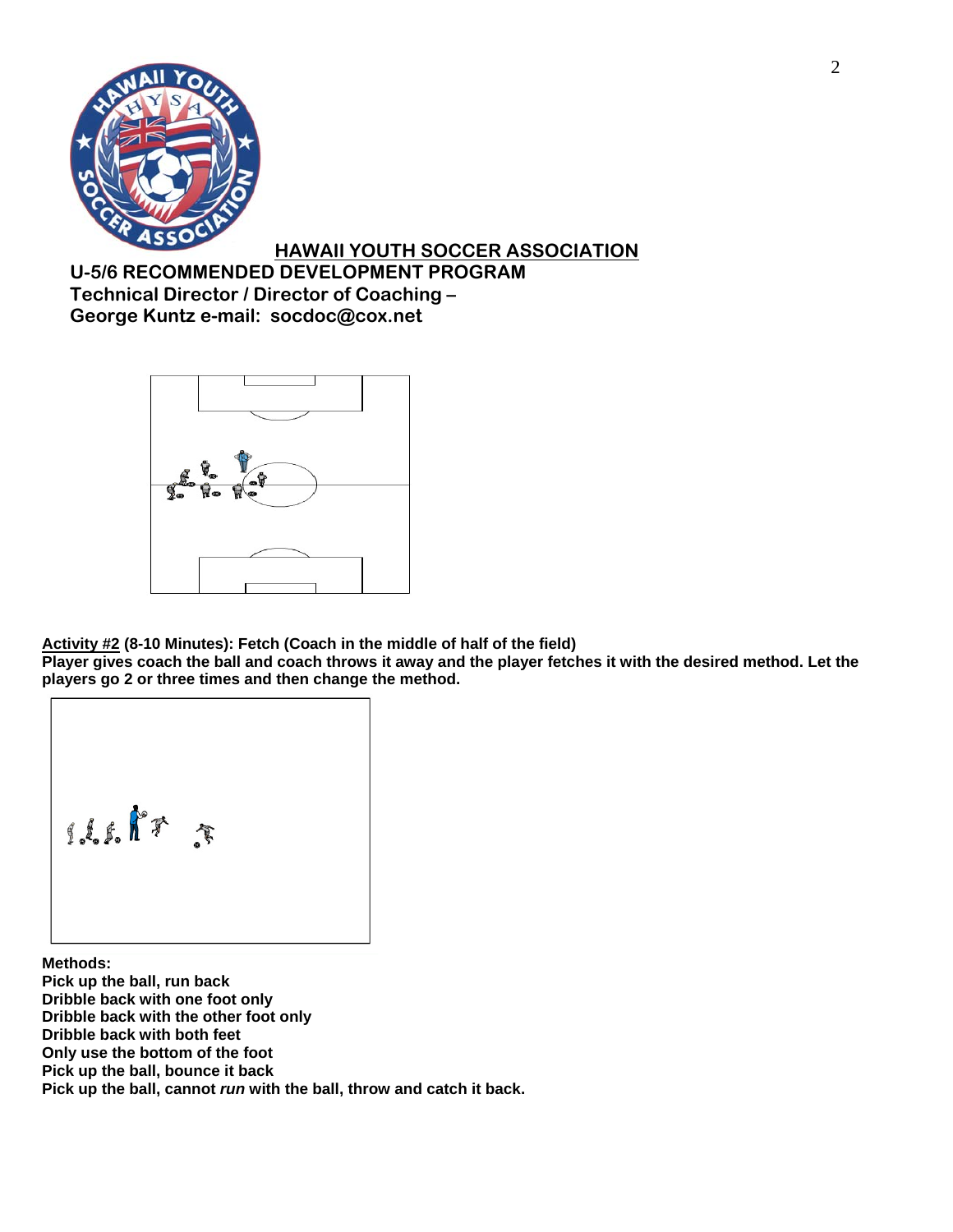

**U-5/6 RECOMMENDED DEVELOPMENT PROGRAM Technical Director / Director of Coaching – George Kuntz e-mail: socdoc@cox.net** 

**Water Break 3 minutes** 

### **Activitv #3 (8-10 Minutes): Coach Says with Follow the Parent**



**Follow the parent: Parents will be slowly jogging changing direction (they must stay in one half of the field). Players will be dribbling behind following the parent's changes in direction** 

**Coach Says: Like Simon Says, player must execute action only when "Coach Says."** 

**Actions must be performed fast. When "Coach Says" parents stop where they are at, if coach does not say ''coach Says" then they continue to do what they are doing.** 

**They should be stepping on the ball when they get to their destination.** 

**Actions do not need to be in the order below.** 

**Actions to say:** 

**Dribble to Center Circle.** 

**Dribble to Midfield.** 

**Dribble to Touchline - they have two to choose from.**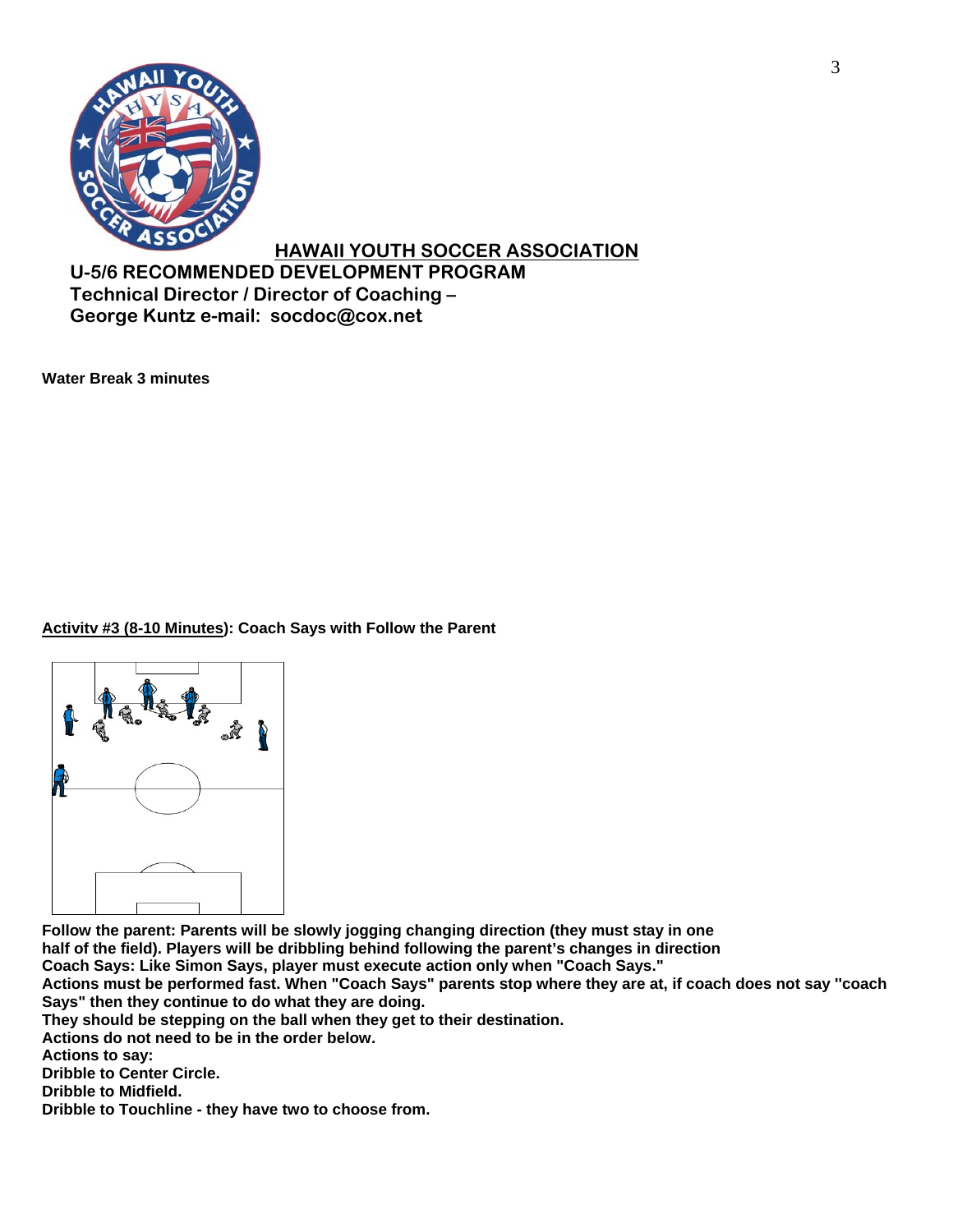

**U-5/6 RECOMMENDED DEVELOPMENT PROGRAM Technical Director / Director of Coaching – George Kuntz e-mail: socdoc@cox.net** 

**Dribble to Corner - they have two to choose from. Dribble to End line - only one because we are in one half. Score on goal - they should dribble and shoot. Step on ball. Sit on ball. Go around the ball. Throw the ball and step on it. Throw the ball and catch it. Don't forget to say "Coach Says dribble and follow your parent." Water Break 5 minutes** 

#### **Activity #4 (8-10 Minutes):Parent Partners**



**Partner Player with parent on the Touchline, about 5 yards away spacing. Player outside the touchline field boundary.** 

**a) Player throws in (correctly) to parent, parent tosses ball back, player catches and repeats.** 

**b) Player throws in to parent, parent rolls ball back slowly, player steps on ball and repeats.** 

**Player inside the touchline field boundary.** 

**c) Player kicks ball to parent, parent rolls ball back slowly, player steps on ball and repeats.** 

**Move parents back to 7 - 10 yds.** 

**d) Parent rolls ball to player, player stops ball from going over touchline. Player passes ball back. (parent can pass offline to make it more challenging) Repeat.** 

**e) Parent bounces (below the head) ball to player, player stops ball from going over touchline. Player passes ball back. Repeat.** 

**Move to the Center Circle**